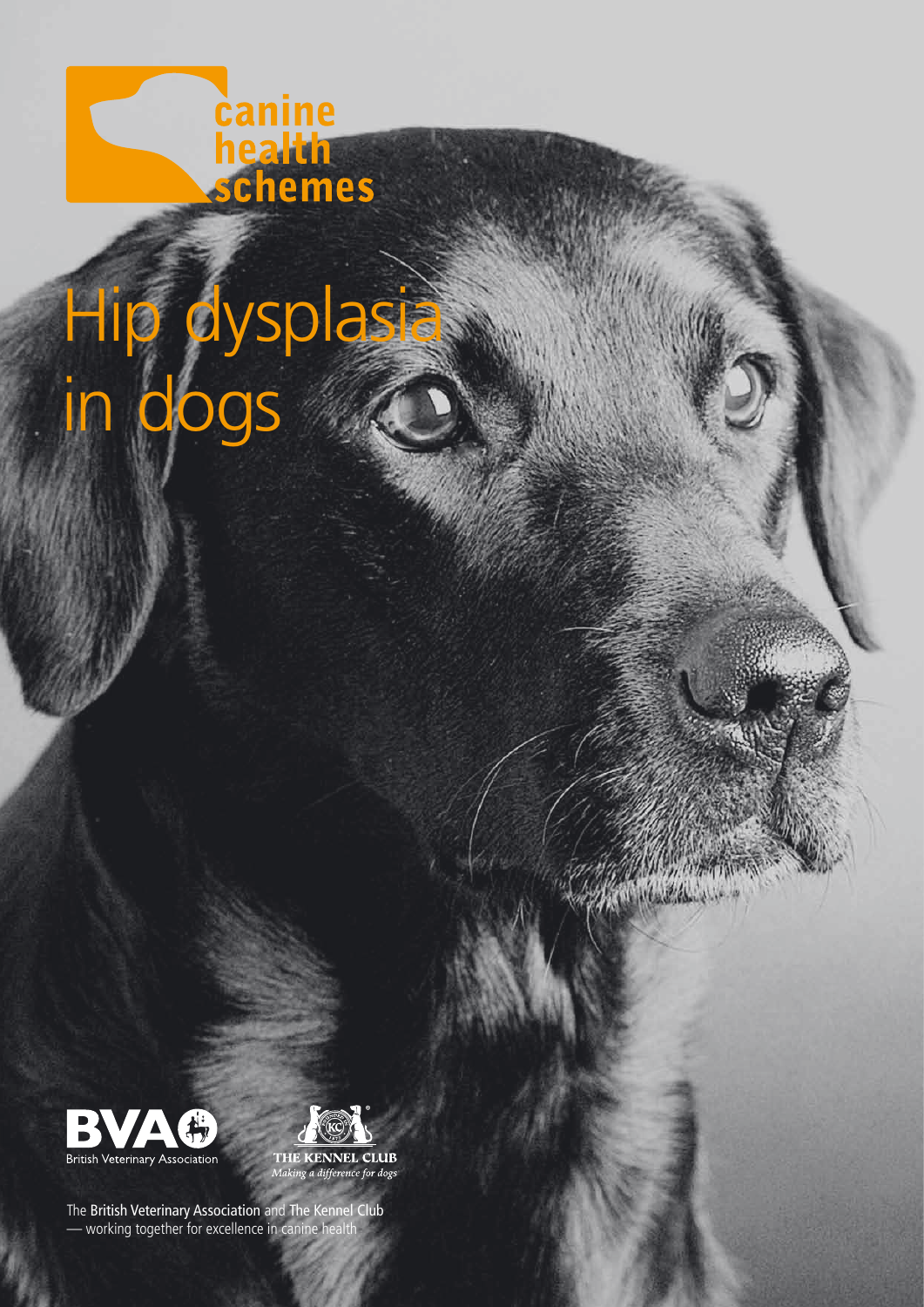

**Radiograph of normal hips in a greyhound. The hip is a 'ball-andsocket' joint, the ball being the head of the thigh bone or femur, and the socket being part of the pelvis called the acetabulum. In good hips the femoral head is smoothly rounded and fits tightly and deeply into the acetabulum. The outlines of the bone are clear since there is no secondary osteoarthrosis. Compare this image with this those of dysplastic joints below and on page 3.**

Ip dysplasia (HD) is a common inherited orthopaedic problem of dogs and a wide number of other mammals. Abnormal development of the structures that make inherited orthopaedic problem of dogs and a wide number of other mammals. Abnormal up the hip joint leads to subsequent joint deformity. 'Dysplasia' means abnormal growth. The developmental changes appear first and because they are related to growth, they are termed primary changes. Subsequently these changes may lead to excessive wear and tear. The secondary changes may be referred to as (osteo)arthritis (OA), (osteo)arthrosis or degenerative joint disease (DJD).

Later one or both hip joints may become mechanically defective. At this stage the joint(s) may be painful and cause lameness. In extreme cases the dog may find movement very difficult and may suffer considerably.

It was in the light of this knowledge that the British Veterinary Association (BVA) and the Kennel Club (KC) developed a scheme some 40 years ago to assess the degree of hip deformity of dogs using radiography. To date radiographs (X-rays) from more than 250,000 dogs have been assessed providing a standardised reflection of the HD status of those dogs that have been examined. This information is primarily of use for breeders. Currently 126 breeds are surveyed by the scheme in the UK.

# Structure and function

The hip joints of land animals and even some birds are remarkably similar. Overall the design has withstood the test of time and is probably close to anatomical perfection. When athletic activity is required, the normal hip is an ideal means of transferring power from the

muscles to drive the body forwards with maximum strength and speed. It is the close relationship of the femoral head (ball) and acetabulum (socket) which enables rapid changes of direction. The entire hip joint is a unit comprising the bony structures contained within a joint capsule and supported by ligaments, tendons and muscles together with all their blood vessels and nerves. The large joint surfaces are lubricated by synovial fluid. The viscosity (oiliness) of this fluid ensures smooth pain free joint movement. It is not surprising that any variation from this ideal can have severe consequences.

### Developmental demands

It is argued that dogs are not born with hip joints already affected by dysplasia (unlike humans) but that any faults in development will tend to escalate with time, particularly during the rapid growth phase from about 14 to 26 weeks of age. However, changes begin as the very young puppy starts to become active and continue until the puppy is skeletally mature. Wear

and tear of the deformed joint results in varying amounts of inflammation and degeneration which lead to more deformity. This progressive deformation is sometimes referred to as remodelling. Some dogs may treble their size and body weight in just three months of adolescence so it is not surprising that there are many critical factors for the puppy at this stage. All the essential nutritional requirements for skeletal growth must be available in the right proportions and at the right time. The environment within which the dog is raised, including the type and intensity of exercise, growth rate and body weight are significant influences. However Inheritance is a major factor and this is something which we are able to influence by the selection of breeding animals.

### Signs

As HD can include joint looseness (laxity), inflammation, pain, new bone formation and bone erosion, it may cause a range of observable signs from normal to minor changes in gait (in the mildly affected



**Severe hip dysplasia (total score 93). The right hip (on the left of the picture) has slipped out the socket (the acetabulum). This hip has dislocated because the socket is so shallow. The left hip (on the right of the picture) is just in the socket, but the socket is again very shallow and has been completely remodelled. There is more new bone around the left hip joint (osteoarthritis) than around the right.**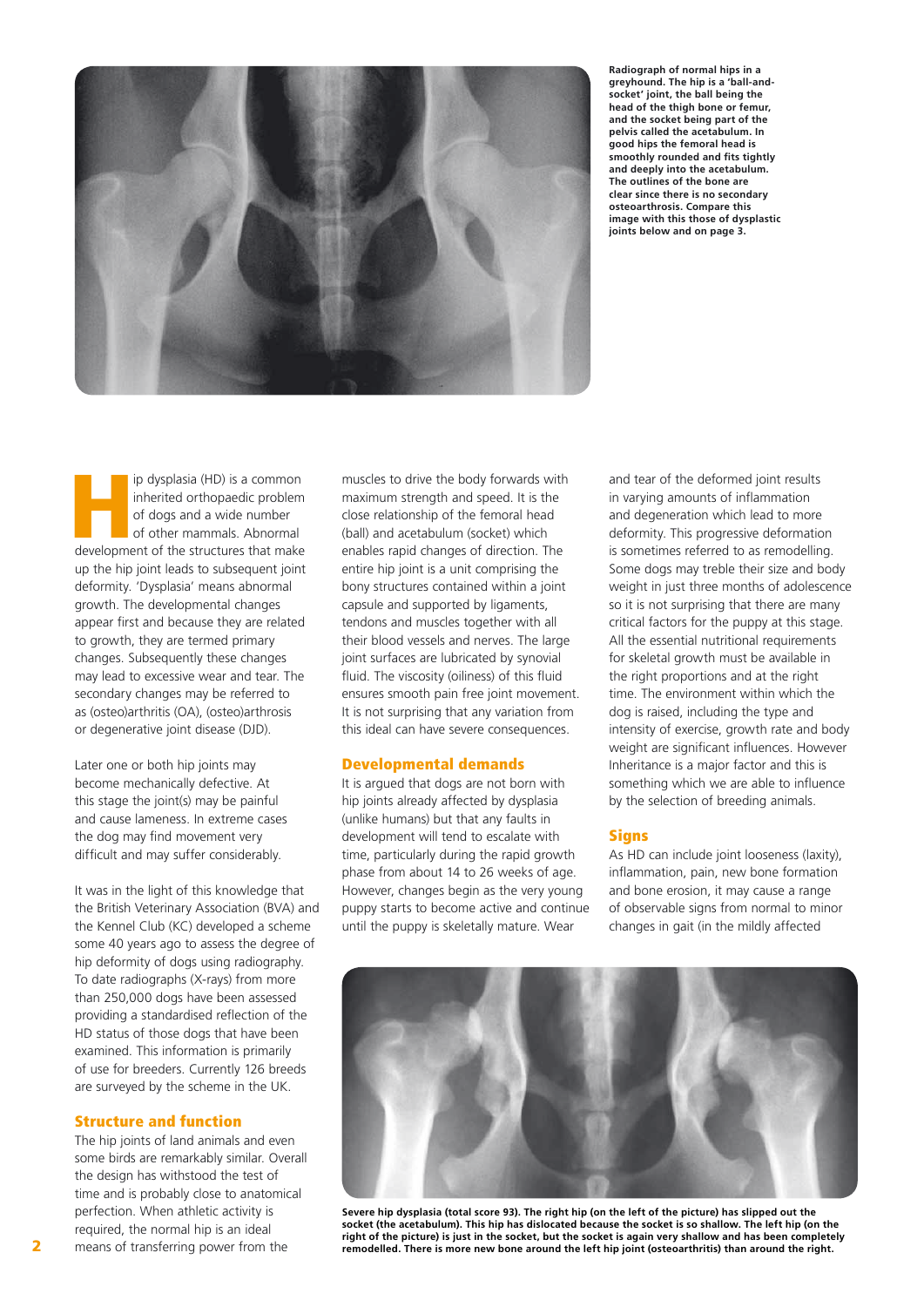cases) to obvious lameness, stiffness after rest and exercise intolerance and pain. As some individuals and breeds may be more stoical than others there is no way of estimating the severity of HD in any dog by observation alone. A veterinary surgeon's physical examination will provide a more reliable assessment by revealing limitation of joint movement, muscle wasting and pain in the joint(s). Usually a dog with HD does not demonstrate discomfort by yelping, as pain is likely to be dull and continuous rather than sharp and acute. The dog may, though, groan while resting or getting up.

Radiography is the only means of determining the presence or absence of HD. This is an X-ray examination to look at the relative shape and positions of the femoral head and acetabulum and the presence and degree of any secondary changes.

## Causes

It is known that two factors determine whether HD will occur, and if so, how bad it will be. These are hereditary and 'environmental' factors. 'Hereditary' relates to the genetic code passed to the offspring by both parents and environmental are all the outside influences which alter and shape the growth and functions of the bones, cartilage, ligaments, tendons and muscles of the body. In simple terms the genetic code is rather like an architect's plan (genotype), while the environment is like the builder and his materials (phenotype). In HD the architect has made some errors but the builders have a great influence on how things finally look and function.

# **Treatment**

It is possible to alleviate some or most of the signs of pain and limitation of movement caused by HD. Sophisticated medications and various surgical procedures are now available. Applied heat, massage, good bedding, exercise and weight management as well as nutrition and physiotherapy also play a part in caring for a dog affected by HD. Professional advice is always necessary to ensure that the best strategy is developed.

# Some common breeds at risk:

Labrador Retriever German Shepherd Dog Golden Retriever Rottweiler Bernese Mountain Dog Newfoundland

# The BVA/KC HD Scheme

All radiographs submitted to the BVA/KC Hip Dysplasia Scheme are 'scored'. The hip score is the sum of the points accrued for each of nine radiographic features in each hip joint. The lower the score the less the degree of HD present. The minimum (best) score for each hip is zero and the maximum (worst) is 53, giving a range for the total score of 0 to 106.

Sires (fathers) to be bred from should ideally be ones whose progeny (offspring) have achieved consistently low scores. The same selection procedure should be used for bitches for breeding, since the use of animals with greater than ideal scores will increase the risk of producing offspring with higher scores.

Failure to use the scoring system may give disappointing results but can also be potentially costly in terms of compromised breeding plans. It may lead to litigation, besides raising important animal welfare issues. For the hip scoring scheme to be meaningful and successful it is important that all potential breeding dogs are radiographed and that all radiographs taken under the scheme are submitted for scoring, whatever the apparent state of the hips. In addition, scoring of progeny, even if not intended for breeding, will provide much useful data for genetic analysis. This will ensure that the information gathered is as relevant as possible. It is only by this means that proper conclusions may be drawn by the scheme's statisticians, geneticists and veterinary advisers.

# **For further information please visit www.bva.co.uk/chs**